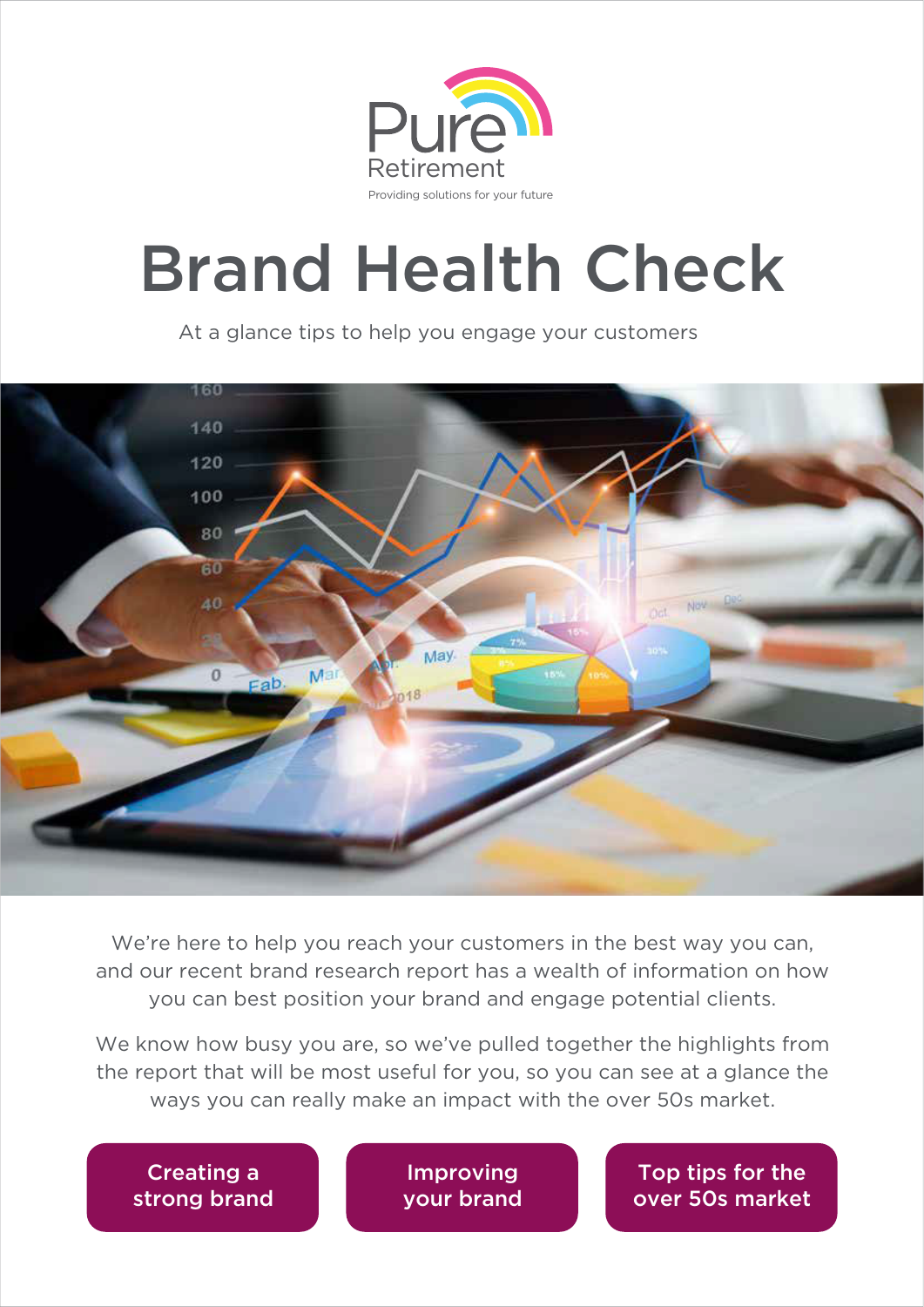

# Creating a Strong Brand

# Your brand and business name

- Choose something simple and easy to pronounce
- Familiar everyday words are easier for customers to remember
- If your brand name doesn't clearly say what you do, you don't need to go as far as rebranding
- You can just add a really clear strapline that makes it clear what you're here to do
- The over 50s tend to prefer straightforward brand names and straplines
- Many see quirky business names as more for the younger crowd, so it's best to stick to something simple

# WHAT'S IN A **NAME?**

# Brand colours

- Customers subconsciously recognise your brand through your colours
- It's why it's important to be consistent
- Your brand colours can have a 60 to 80% influence on customer purchase decisions
- Be aware of colour associations in customer minds when choosing your brand colours

# Brand Colour Associations

| Red           | Energy, strength, passion, urgency          |
|---------------|---------------------------------------------|
| <b>Blue</b>   | Peace, natural, non-aggressive              |
| Yellow        | Happiness, intelligence, energy             |
| Orange        | Enthusiasm, friendliness, cheerfulness      |
| Green         | Health, environment, relaxation             |
| <b>Purple</b> | Creativity, imagination, calming, knowledge |
| <b>Pink</b>   | Finesse, kindness, dreams                   |
| White         | Simplicity, purity, hygiene                 |
| <b>Black</b>  | Power, bravery, integrity, reliability      |

# Communications and tone of voice

- The over 50s tend to prefer a friendly but professional tone that's not too chatty
- They still appreciate the formalities letters with proper signatures and communications that aren't 'sloppy'
- But don't feel the need to be overly formal you can be professional without being austere
- They need to feel that you are being yourself and they can find any pretence or falsehood off-putting
- Deadlines are particularly important to this age group
- If something is going to be late, tell them
- They like to be kept informed and up to date if anything changes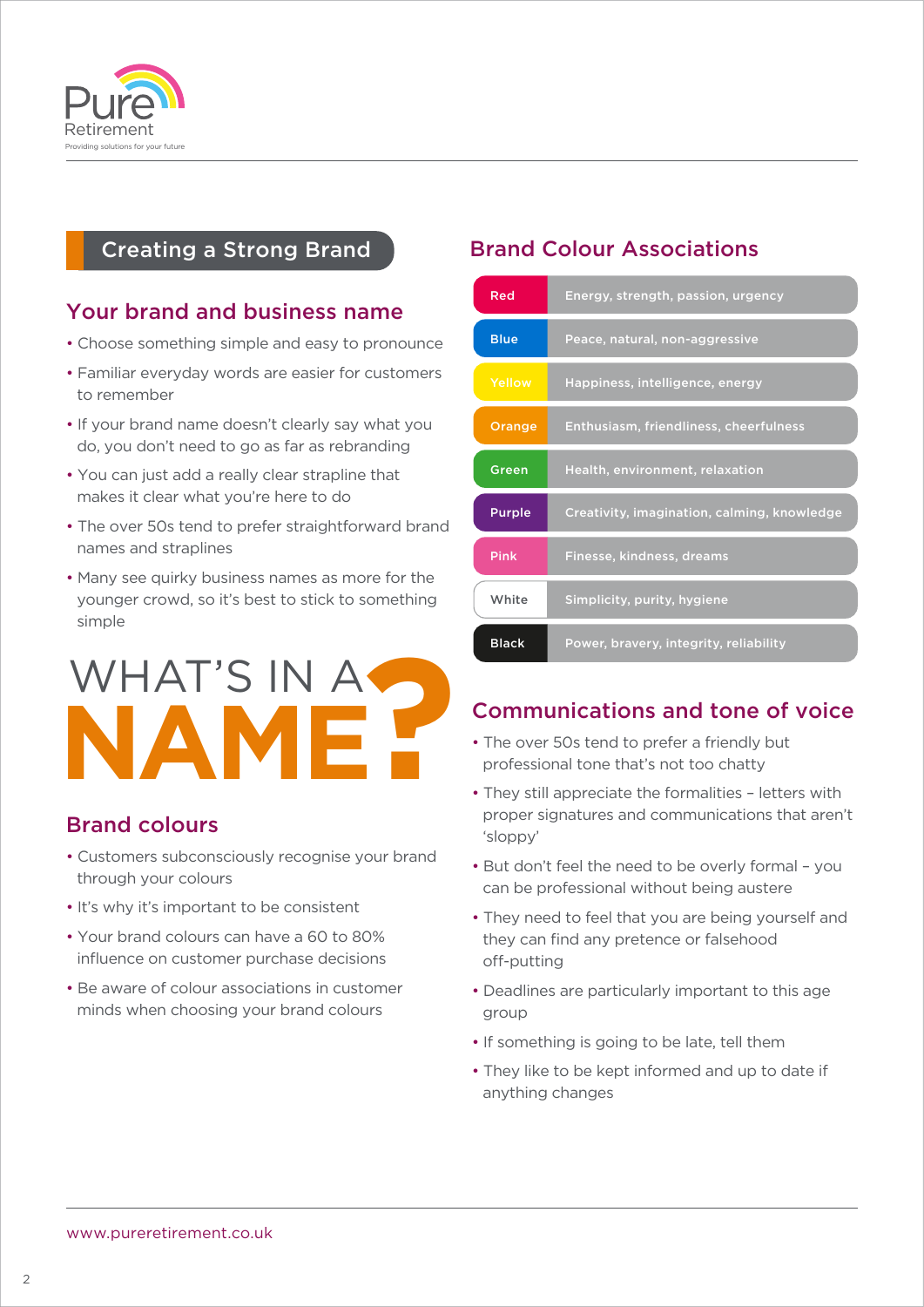# A strong website

- Similar to your brand name and strapline, your website needs to be really clear and to the point
- Have your key words front and centre customers won't necessarily scroll to find out more
- The over 50s do their research before they buy so it's important that your website is up to scratch
- They're more time rich than the younger demographic and are looking for a clear website that's easy to navigate
- A clear FAQs section and strong testimonials will resonate best with older customers
- Have a phone number on there it's a real gripe for this age group when it's not there
- Webchat annoys many of them and they like to be able to speak to a real live person

## Share who you are

- People like to see the faces behind the business people buy from people
- The over 50s in particular like to deal with and speak to real people they can get a feel for
- People tend to trust what they can see, so letting them see who you are can help to build brand trust
- An 'about us' section on your website goes a long way to sharing your story and helping customers feel a connection with both you and your brand
- If you're a small brand, this can work to give your customers a sense of a personal touch that the bigger brands struggle to achieve



• There's also a recent focus on the importance of supporting local business, so sharing your locality and the regional element of who you are can really help to engage your customers

#### Head of Communications, The Centre for Ageing Better

"I think people trust smaller brands more, starting from something small and local. I think people like to be part of that, thinking they were there. Supporting them from the start."

# Living and breathing your brand

- Make sure everyone who works for your business understands your brand and represents it well
- Your brand reputation can be affected by your customer service on the telephone, a sta member popping out for lunch still wearing their lanyard, or staff comments on their own social media if it shows who they work for
- High quality standards of service are particularly important to the over 50s market, and so they need to be first class at every customer touchpoint
- Be authentic and don't make promises you can't deliver on
- Know what it is you do, stick to it and do it well
- It's useful to have 3 to 5 brand values that you can refer back to whenever you make big business decisions, always asking the question, does it fit with our brand values
- Your brand is what people say about you when you're not in the room, so make sure they're saying only good things, that you're a brand they will recommend and return to for future business **Values**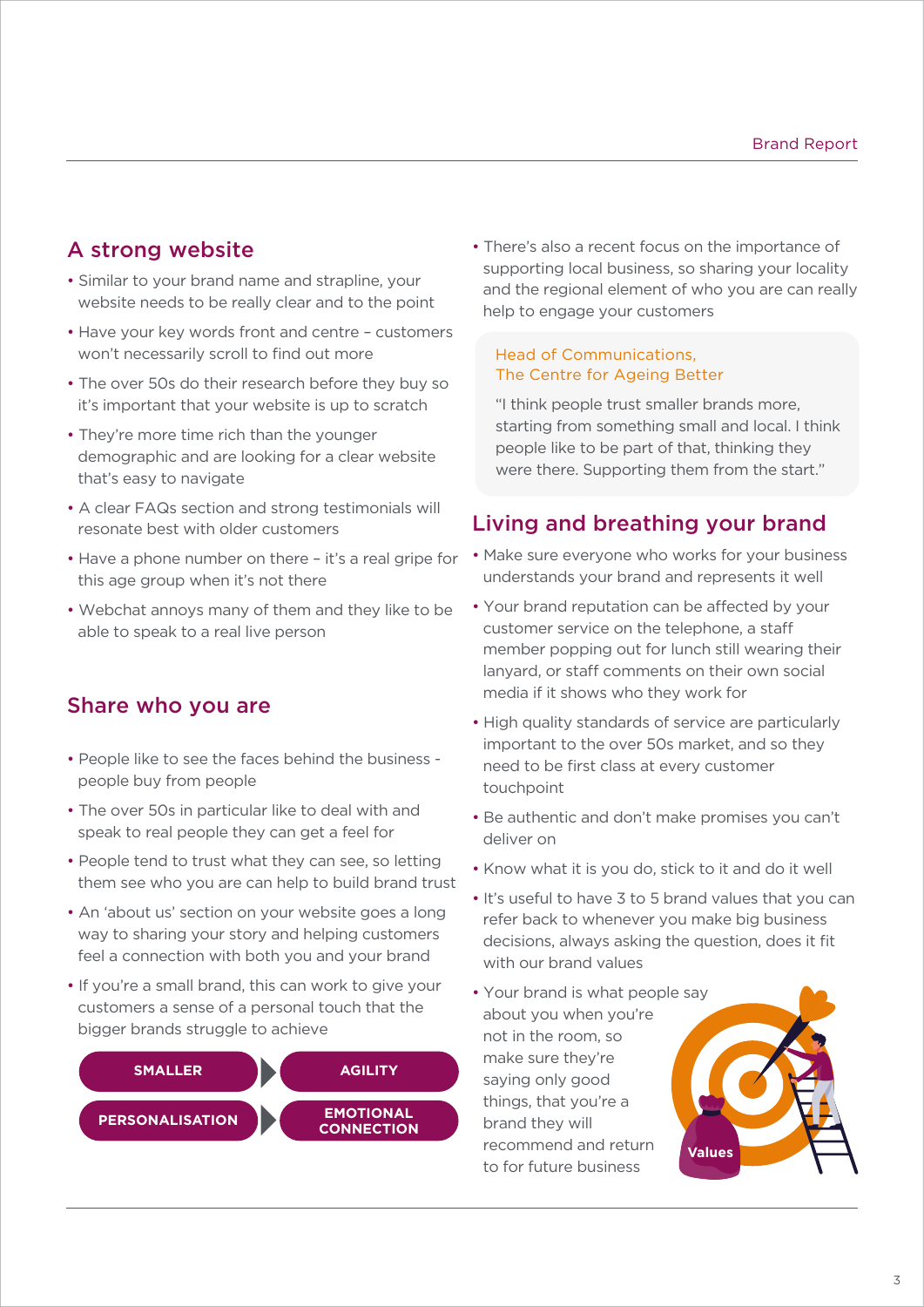

# Improving your Brand

# Understanding your customers

- To engage your customers you need to genuinely understand them, know what motivates them and what they're interested in
- Their attitudes and interests will always be changing so it's important to listen to them and learn
- Surveys and questionnaires are one way to do this, but constant requests to complete these can be a source of annoyance amongst the over 50s
- Take the time to chat to them as part of your appointments – find out what topics of conversation interest them and join in those conversations
- Find out what social media platforms they are on and be on those platforms yourself, to engage them and continue those conversations
- Personalise your messaging to their interests where possible
- There's so much advertising noise out there today that you need that level of understanding to be heard above the noise
- We each hear on average at least 150 different advertising messages from different brands per day, so that personal connection can really help you stand out above the crowd



# Adapting to change: Covid-19

- It's important to learn and evolve alongside your customer base, meeting their needs both now and into the future
- The last 18 months has been a seismic event and the way we work and live has changed forever
- There's been a change in what's important to customers and as brands we need to move in line with those changes
- We can't rely on what customers wanted two years ago as for most, there's been a significant shift in mind set
- Customer emotions are much more at the surface and there's been time for reflection on what's truly important to them
- There's more of a focus on the importance of health and wellbeing, family and friendships
- Material possessions and buying things are less important than they once were, particularly for the over 50s
- This is important to consider within your brand messaging and positioning, always moving with the times so as not to be left behind the competition

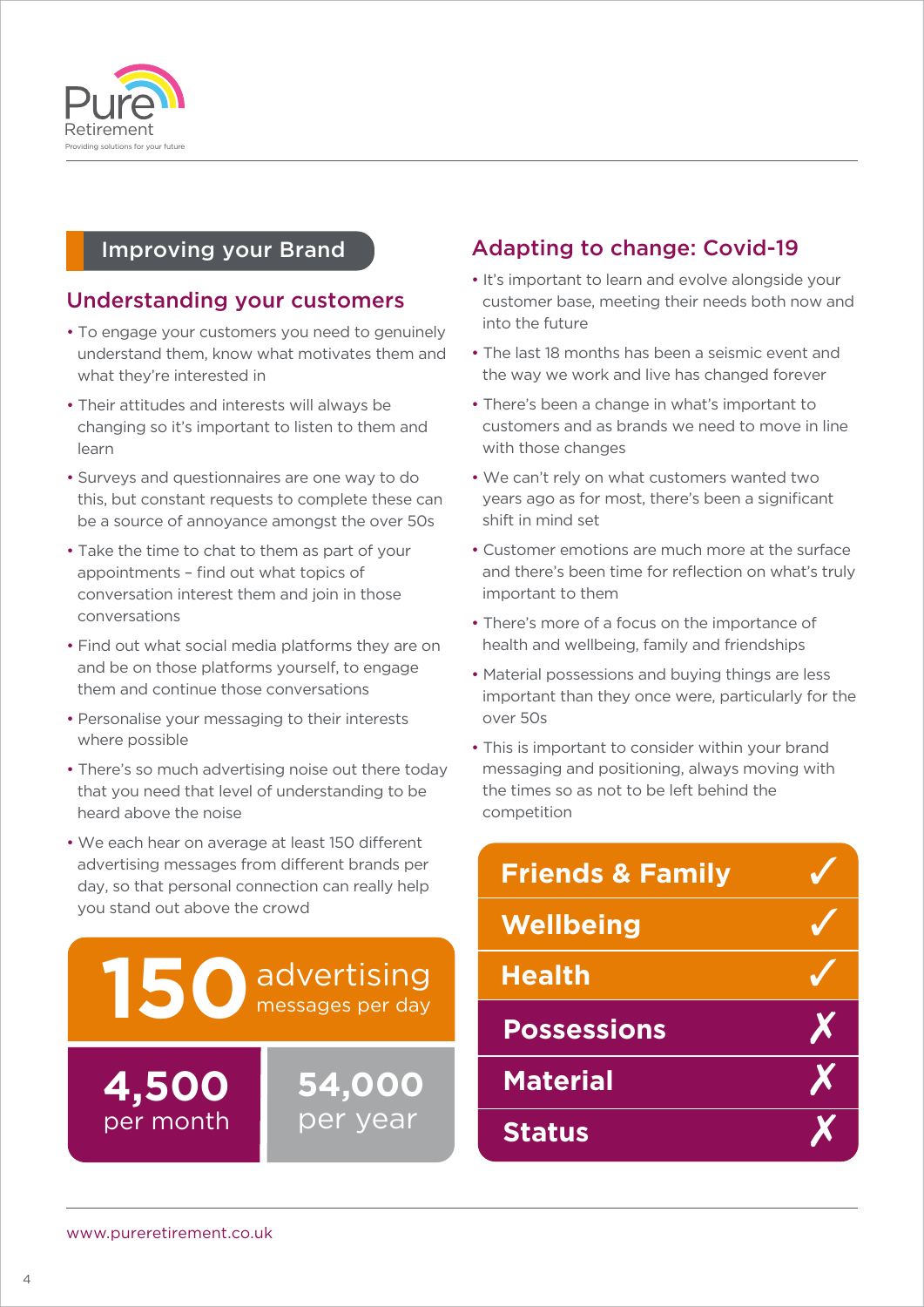# Brand behaviour in times of challenge

- How you act as a business in difficult times really reflects on your brand reputation
- During Covid, brands who didn't stop and continued to push the sell showed a lack of sensitivity to the mood of the nation
- The ambulance chasers who tried to turn the crisis into an opportunity really lost the respect of their customers, with lasting reputational damage
- Those who hit the pause button to offer sincere and transparent support really improved customer trust in their brand
- Communication was key for the brands that fared well, providing clear information and updates and maintaining that connection with their customer base
- When face to face service was no longer possible, those who made the effort to offer alternative virtual online solutions were appreciated by customers
- Learning from those who did well and those who didn't is a valuable exercise for the future of your brand

**OCLINE** 

# The importance of social responsibility

- Giving something back from a charitable or environmental perspective is something that's become more and more important to customers
- It's something they are actively looking at to decide if a brand is ethically sound
- If it isn't, many are choosing to shop elsewhere
- Various studies have shown that 9 out of 10 consumers state that when choosing between similar products, the company's reputation determines which they will purchase
- BrandVue, a data insight company which specifically looks at brand performance metrics, has added social responsibility to its list of measurable attributes in the last two years, due to its increased importance
- The successful brands of the future will need to demonstrate that that they are socially responsible
- The over 50s in particular do their research well, and those ethical credentials are part of what they look at in order to choose a brand

#### "We're becoming a bit better educated on ESG issues and these do feature in companies we might turn to."

(Age 70 & 74)



**Corporate Social Responsibility**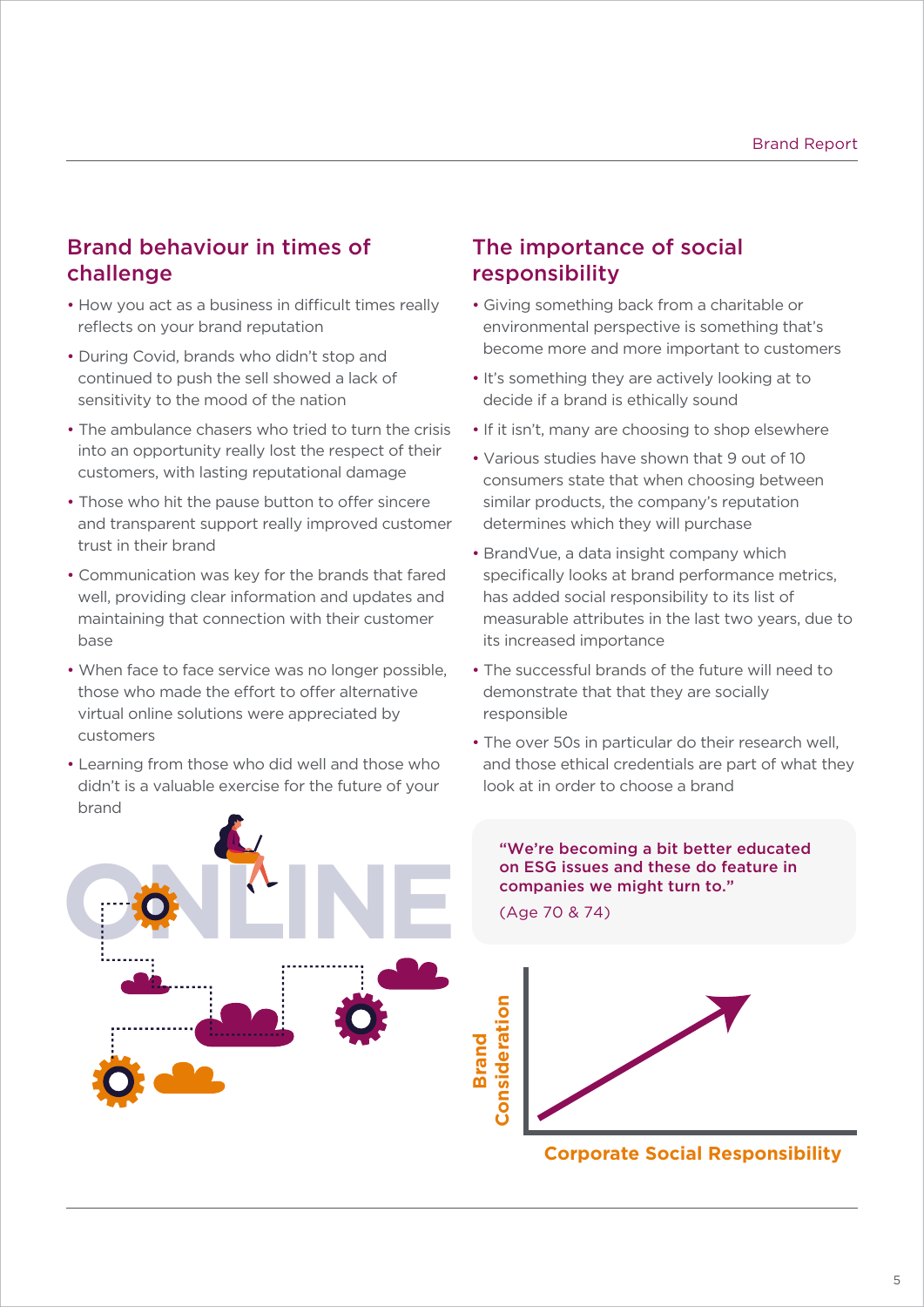

# Top Tips for the over 50s market

Our research looked at who the over 50s are today, helping you to understand your customer base and engage them for an improved business performance

# Who are they?

#### Spending power

- The over 50s as a whole are responsible for half of all household spending
- Many have high levels of affluence baby boomers with relatively big houses and final salary pensions
- Data insight from Experian splits the over 50s into seven segments, and four of these seven segments have an affluence banding of over 50%
- This isn't true for everyone, with the affluence banding for one segment as low as 0 – 5%, but there's an ample amount of wealth amongst this group as a whole
- Despite their spending power, they are often overlooked by many brands
- Brands really need to make the effort to engage them in order to be considered as recipients of that spend

| <b>Suburban</b><br><b>Stability</b><br>Age<br>$56 - 60$ | Mature suburban<br>owners living<br>settled lives in<br>mid-range housing               | $56% -$<br>65%<br>affluence  |
|---------------------------------------------------------|-----------------------------------------------------------------------------------------|------------------------------|
| <b>Prestige</b><br><b>Positions</b><br>Age<br>$61 - 65$ | <b>Established families</b><br>in large detached<br>homes living<br>upmarket lifestyles | $96% -$<br>100%<br>affluence |
| Country<br>Living<br>Age<br>$71 - 75$                   | Well off owners<br>in rural locations,<br>enjoying the benefits<br>of country life      | $91% -$<br>95%<br>affluence  |
| <b>Senior</b><br><b>Security</b><br>Age<br>$86 - 90$    | Enjoying a<br>comfortable<br>retirement<br>with assets                                  | $61\% -$<br>65%<br>affluence |

### Time rich

- They are not only rich in the financial sense, but they're also rich in time
- As they start to work part time or retire, as the children have grown up and moved away, they have more time on their hands than the younger generations
- They're not battling the 9 to 5 working pattern or bringing up families, and so have time to research and look at a brand in depth before making a decision
- Make sure everything is aligned across all your digital platforms so that there's no mixed messaging
- Make sure all the information that's out there is up to date, as it's a real source of annoyance for them when it's not
- Testimonials from other customers are a great way to engage the over 50s, and they actively look for these as part of their research
- They want to know that others have had a good experience with your brand, checking platforms like Trust Pilot, so it's a good idea to be on these and to maintain a good brand rating

#### Experienced and astute

- With more time on their hands, they're more aware than ever of what's going on in the wider world
- They have a lifetime of learnings from all the times they've made mistakes or been burned by false promises or bad customer service
- It's foolish for brands to assume that they are easily confused or need to be spoken to in a patronising manner
- There's a strong sensitivity in the current media toward the vulnerable nature of this age group and many brands position themselves as supportive, helping them through this time in their lives
- While there's nothing wrong with this, it's important to remember that there's a fine line between offering support where it's needed, and offending those who can handle things perfectly well by themselves

www.pureretirement.co.uk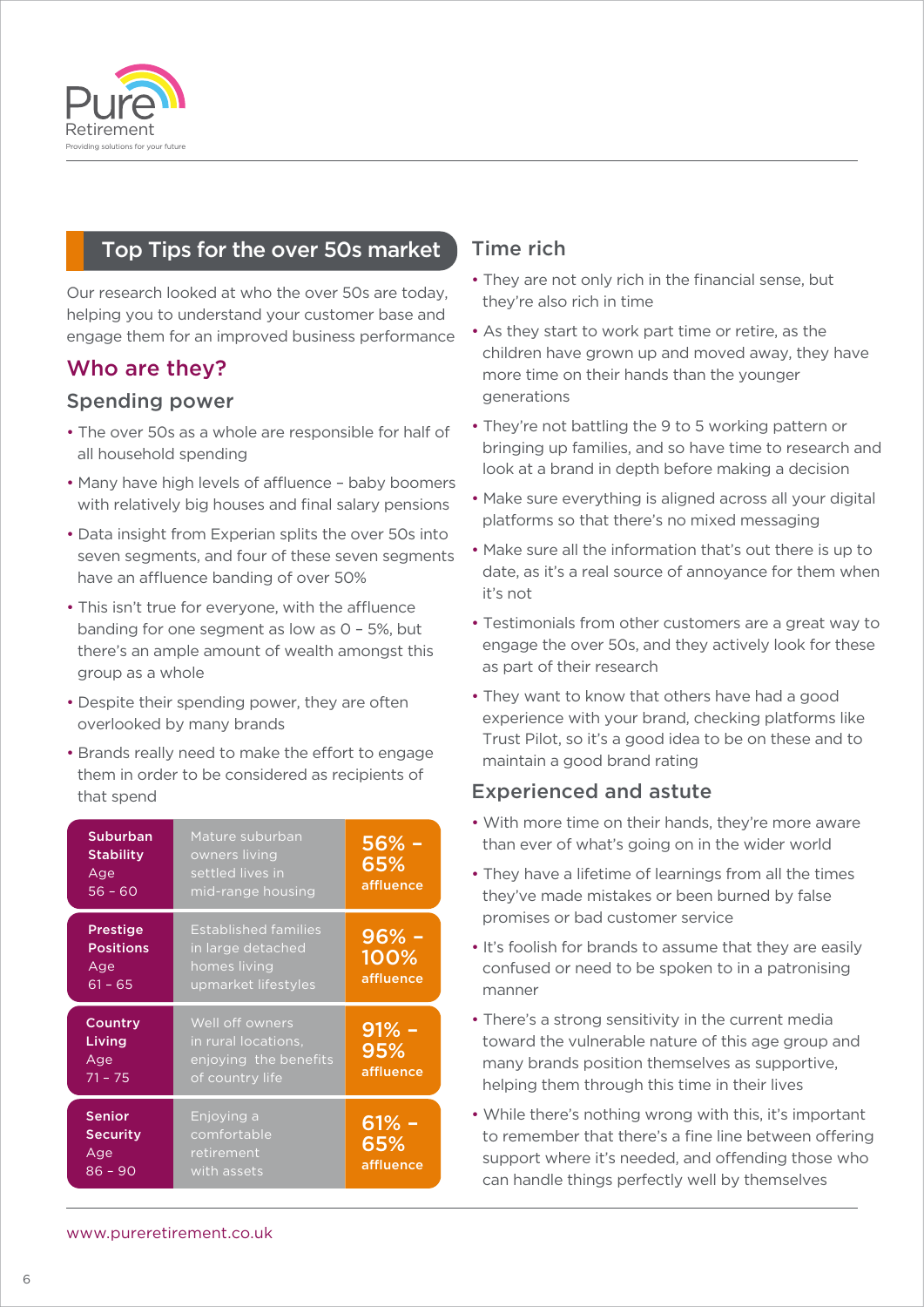# What's important to them?

#### **Quality**

- Quality over price is a recurring theme
- The over 50s are willing to spend a little bit more for products that will last and provide a positive overall experience
- High quality of service is equally as important as quality of product
- The effort a brand puts into its communications is also important to this age group
- A letter or email that is polished and grammatically correct goes a long way to reassuring the customer that if the communications are of a quality standard, everything else will be as well

#### "I like a quality brand with values and service to match."

(Age 59)

"I'm put off by those that have a sloppy written communication, like sending a letter with no signing off or signature."

#### (Age 68)

#### Sally Winfield, Silver Marketing Association

"Quality is important. The over 50s may buy less, but they will spend more on the quality. I think that is something that comes with age."

#### Accessible Brands

- Brands that make an effort to accommodate the diverse needs of their customers also seem to resonate well
- Adverts and websites which are accessible for those with visual, hearing or motability impairments will resonate more with the over 50s age group
- It's something brands will need to consider more and more from a regulatory perspective
- In 2020 it became a legal requirement for public companies to make their websites accessible for all
- It's not yet the case for private sector brands, but it's likely something that will be coming in the near future
- Avoiding use of technical jargon is also really important
- The simpler the better so that you're not alienating customers or making your services inaccessible through a lack of understanding

"Dazzling bright colours hurt my eyes and tiny words on websites can be too small to read. Buttons as well can be too small to click on properly."

(Age 71)

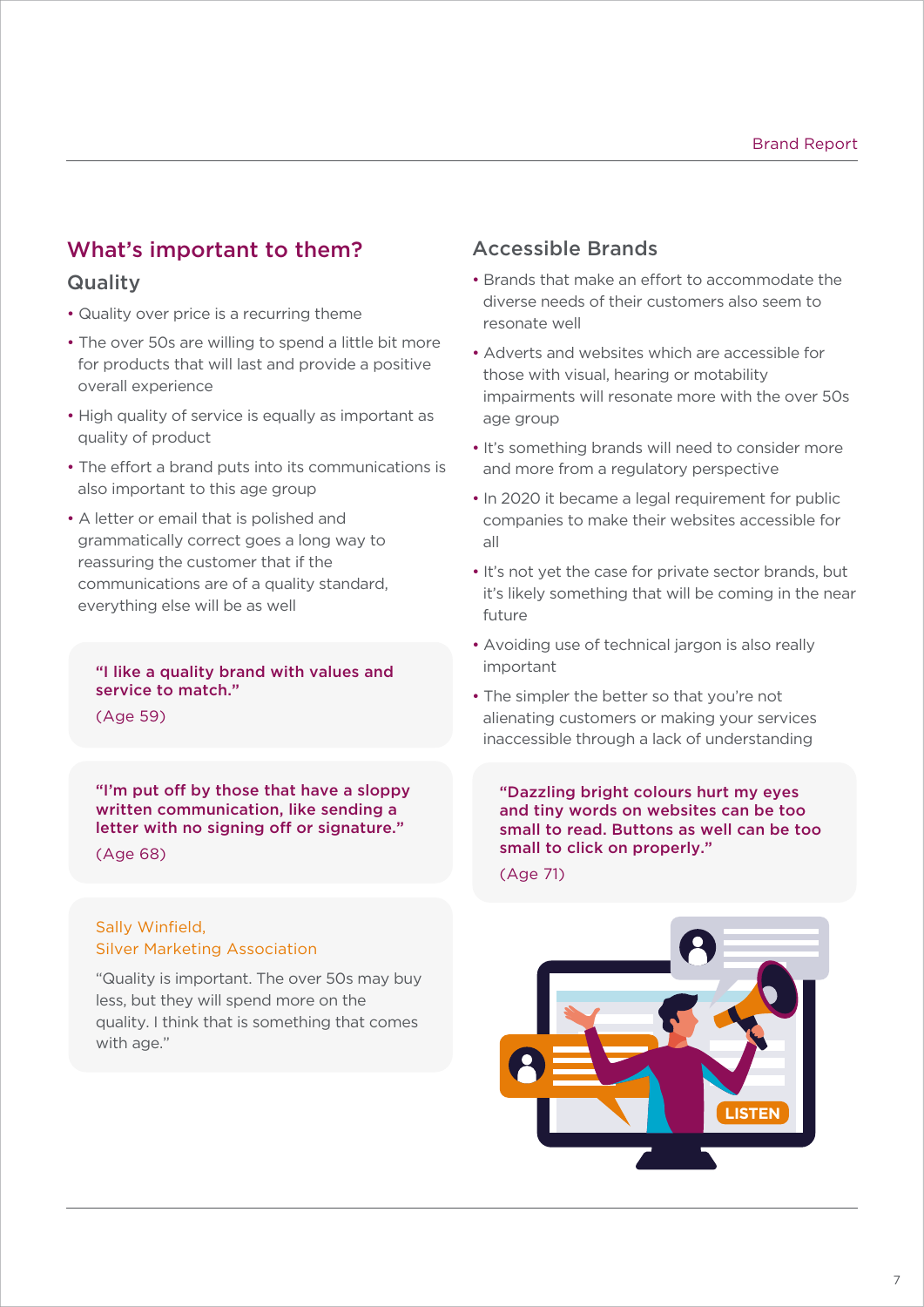

# The soft sell

- There's a particular theme amongst this age group that a big part of quality service is in not being rushed
- They like to take their time and to do things on their terms at their own pace
- Many find nothing more off-putting than the hard sell approach

"Everything just feels like it's moving so fast now. I don't want to be rushed into buying something I might regret. I want to be left to decide in my own time without any pressure."

(Age 71)

"I don't like a sales culture that's pushy. I like to gather information and make an informed decision rather than having something pushed onto me."

(Age 59)

### Beliefs and attitudes

- Insight into certain beliefs and attitudes amongst this age group are particularly useful to consider when positioning your brand
- While diversity and inclusion of gender, race and sexuality is an important consideration in today's society, some older customers can struggle somewhat with it being far more visible now than they have been used to throughout their lives
- It's certainly not all over 50s who feel this way, but it's an important consideration for brands who have this age group as their specific target market

#### Logan Bonham-Smith, Founder of Unmasked Mental Health

"From the older age group, we had a fair few messages saying they were unfollowing us on social media because we had changed our logo to rainbow colours in support of LBGTQ."

"Companies seem to push the diversity thing because that's what everyone else seems to be doing. People can be whatever sexuality they want but we're not used to seeing it displayed everywhere and it can be quite uncomfortabe sometimes."

(Age 67)

### Choice of communication channels

- There was a lot of debate about online vs offline communications for the over 50s market, and what their preferences are
- There's a strong feeling that there's just no substitute for being able to talk to a real person, to receive the real quality of customer service which is so important to this group

"We shouldn't be made to go online. It should be my choice, I want to speak to someone if that's what I want to do. That's what I've done for the last 60 years and I don't see why it has to change now."

(Age 74)

"Why do companies hide behind an email address or chat app. If they can't be bothered to talk to me I can't be bothered to talk to them."

(Age 68)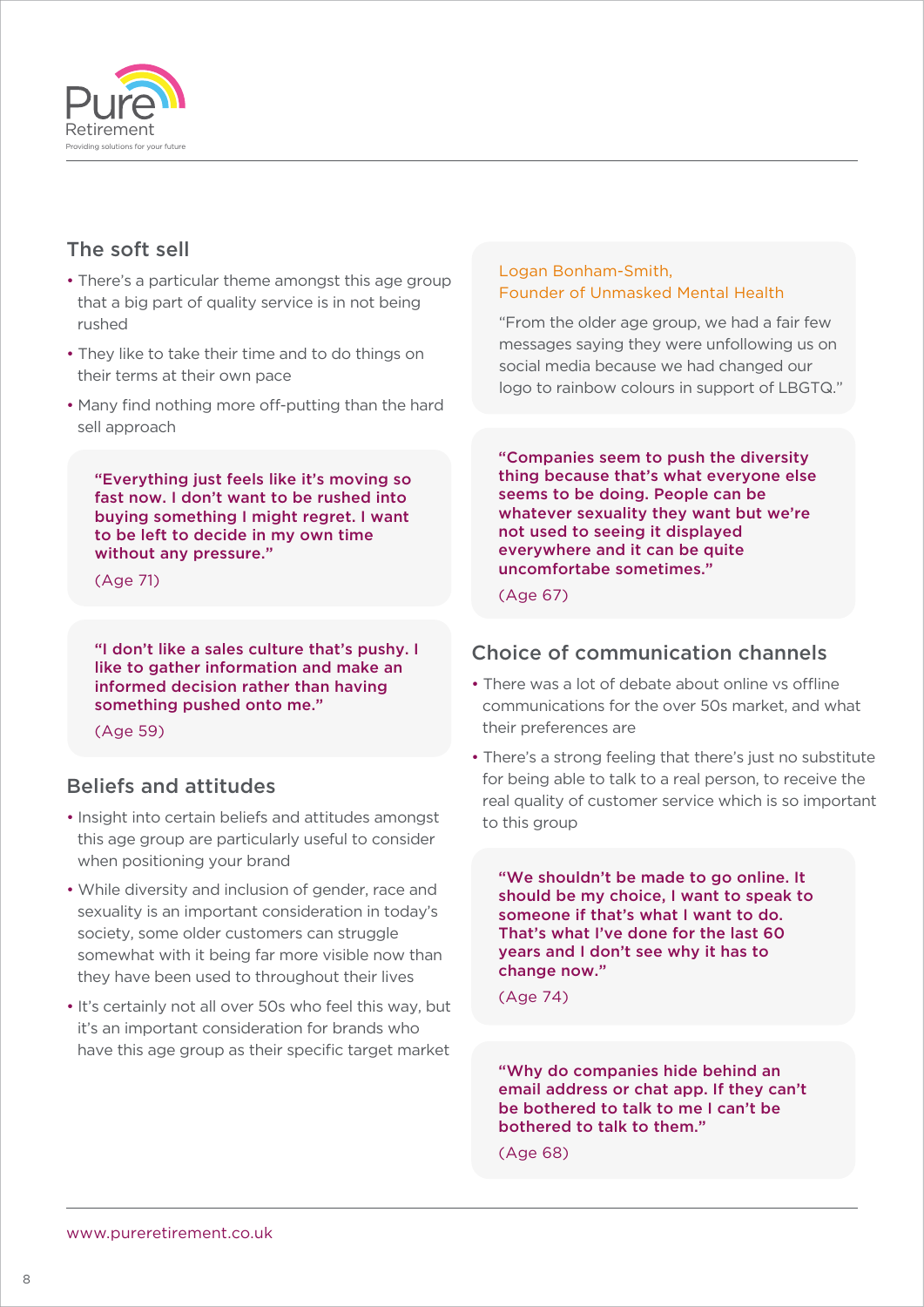- Older customers often want to have a conversation with someone, then go away and read something and then come back
- They would much rather have the important documents printed out and in their hands rather than just online, and they're more likely to want you to go and visit them on site
- It doesn't mean however that the over 50s are completely averse to using online channels
- 31% of UK Facebook users are 55 plus
- Data from Experian showed that many over 50s listed the internet in their top 2 preferred channels of choice
- The key is to offer a choice of channels to your customers, as you would with any age group
- Not purely online or solely face to face, but facilitating a range of options for customers to engage with your brand, whatever their preference



# Looking and feeling good

- Society today has a significant interest in staying healthy and looking good
- The total size of the global fitness club market is \$87 billion
- The health and beauty industry sits at \$511 billion
- This mind-set of wanting to be fit and healthy doesn't just suddenly stop once we reach the age of 50
- The older generation is far more active and beauty conscious than often assumed

#### Sean Masters, MD, Brand Clear

"Walking football for the over 50s is one of the fastest growing sports because there are more people now wanting to exercise and stay active and so there are more and more clubs."

"We're not the 50, 60 and 70 year olds that people think we are. We're a lively vibrant group who want to be out there meeting up with friends, walking, kicking balls about with our grandchildren and who have lots of different hobbies."

Annie Stirk, over 70s model

### The impact of stereotypes

- It's important to remember that although there are common themes amongst this age group, their age doesn't define them completely and they are all very different individuals
- It's interesting to look at the accepted grouping of 'over 50s' as one big segment which spans up to 50 years of living
- When you look at other age demographic splits, they are segmented into much smaller age ranges, with just ten to fifteen year gaps



- There's a danger of forming caricature style stereotypes when a segment grouping is this big
- This age group have a strong awareness of who they are and who they're not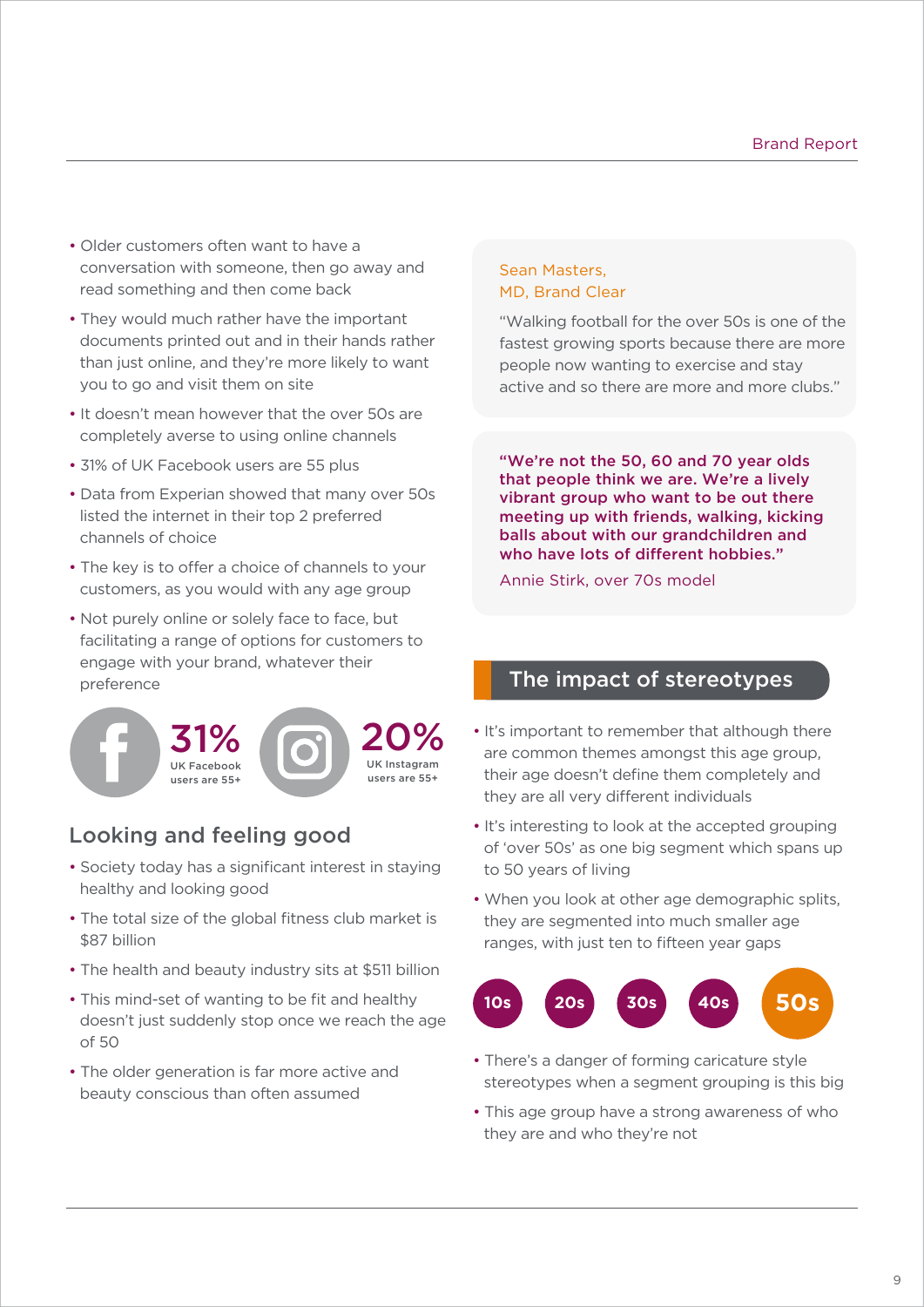

• The way they're depicted through brand advertisements can really influence their purchasing decisions when it comes to those particular brands

"I don't think they know who we are. I don't think they know what makes us tick. I don't think they've evolved with us. I think that brands know we're there, but I don't think they know how to market to us."

Annie Stirk, over 70s model

- Imagery plays a big part in forming positive or negative stereotypes
- Fewer than one in five of us feel that the media makes old age seem exciting
- Even more believe it brings the negative aspects of ageing to the fore
- 66% of 5000 retirees felt that there were unacceptable expectations of how they should look
- And it's not just the negative stereotypes that can have such an impact
- Images that are overly positive, healthy and happy can feel fake, or worse, result in older customers making comparisons with themselves that leave them feeling inadequate
- It's a fine balance to achieve but there is support for brands to find realistic images that will resonate with the older audience

"Happy smiling adverts of old people on TV annoy me. They're just fake. Life's not like that, and it's a bit patronising."

(Age 72)

#### The Centre for Ageing Better Image Library (Jan 2021) https://bit.ly/3D1dOSz

"Imagery is so important, and so we've launched an image library to try and get more realistic images of people in theeir 50s, 60s, 70s and beyond into mainstream campaigns."



#### Consideration of new brands

- It's often believed that more mature customers have more limited consideration sets when it comes to choosing new brands
- It's assumed they've already made decisions about the brands they will consider and those they will reject
- Data insight company BrandVue however, found that this wasn't necessarily the case
- The number of brands considered by the over 50s were in fact, in line with those of younger age groups
- In some cases, new brand consideration amongst the over 50s was even higher than the younger age groups when it came to the financial services space
- People become more engaged with different financial services products as they progress through life stages, for things like insurance, pensions, annuities and lifetime mortgages
- There's new brand consideration at every life stage when new products and services are required

This insight that the over 50s will show consideration of new brands, particularly within financial services, gives businesses all the more reason to engage these potential customers in a way that really resonates with them.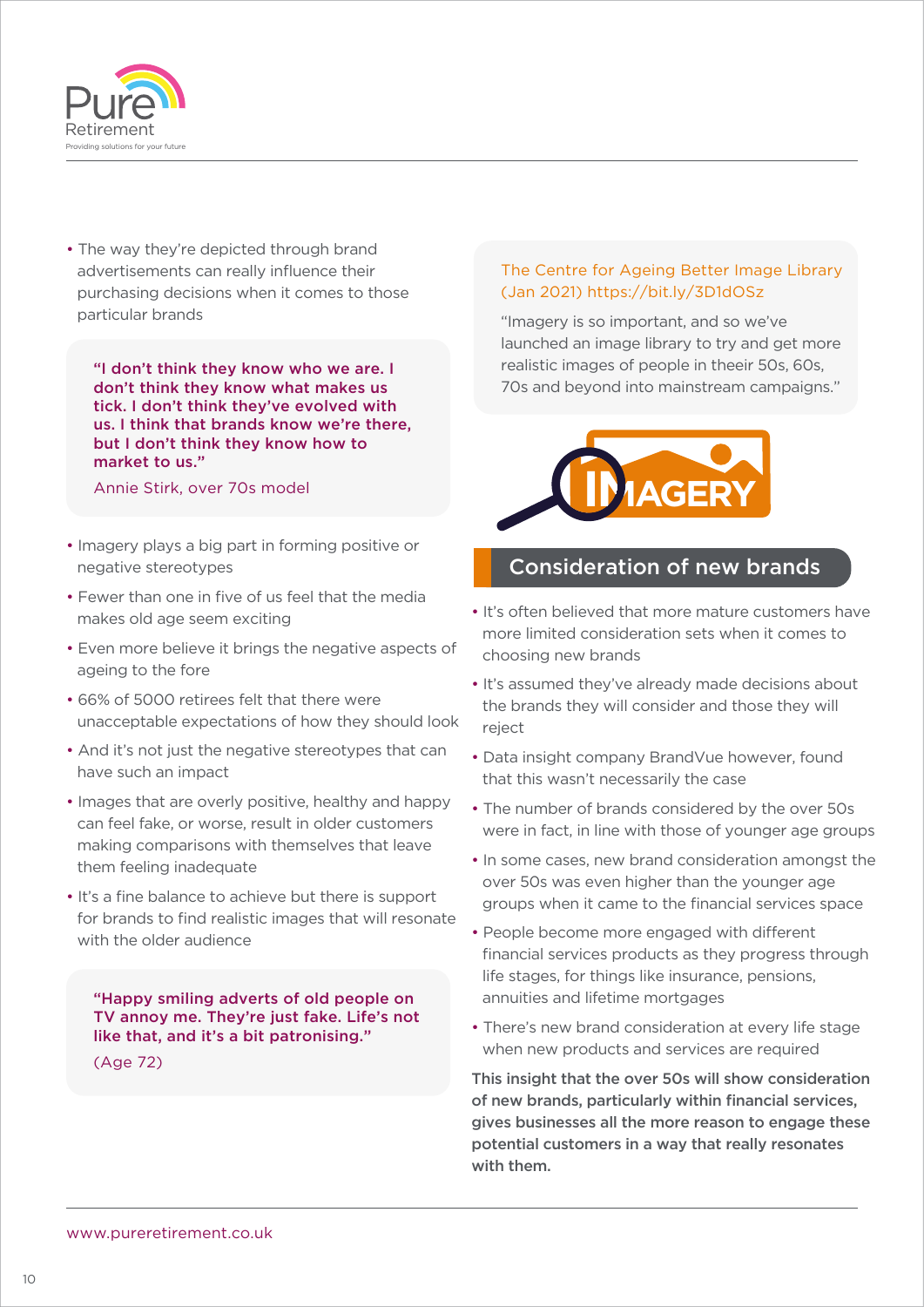**31%**

UK Facebook users are 55+

Time

**rich**

# The Over 50s Market at a Glance

# Responsible for **half** of all **household spending**



Spans up to **50 years of living**, not a one size fits all

**50%** of retirees in 2021 choosing<br>**50%** not to give up work completely

**Quality** Value Reliable service

**Ethical** brands

# Soft sell approach

# Challenging **stereotypes**

Balance of **digital** and **traditional** channels

# **Experienced** and astute

of 5,000 retirees felt that there are **unacceptable expectations**<br>
on how older people should look